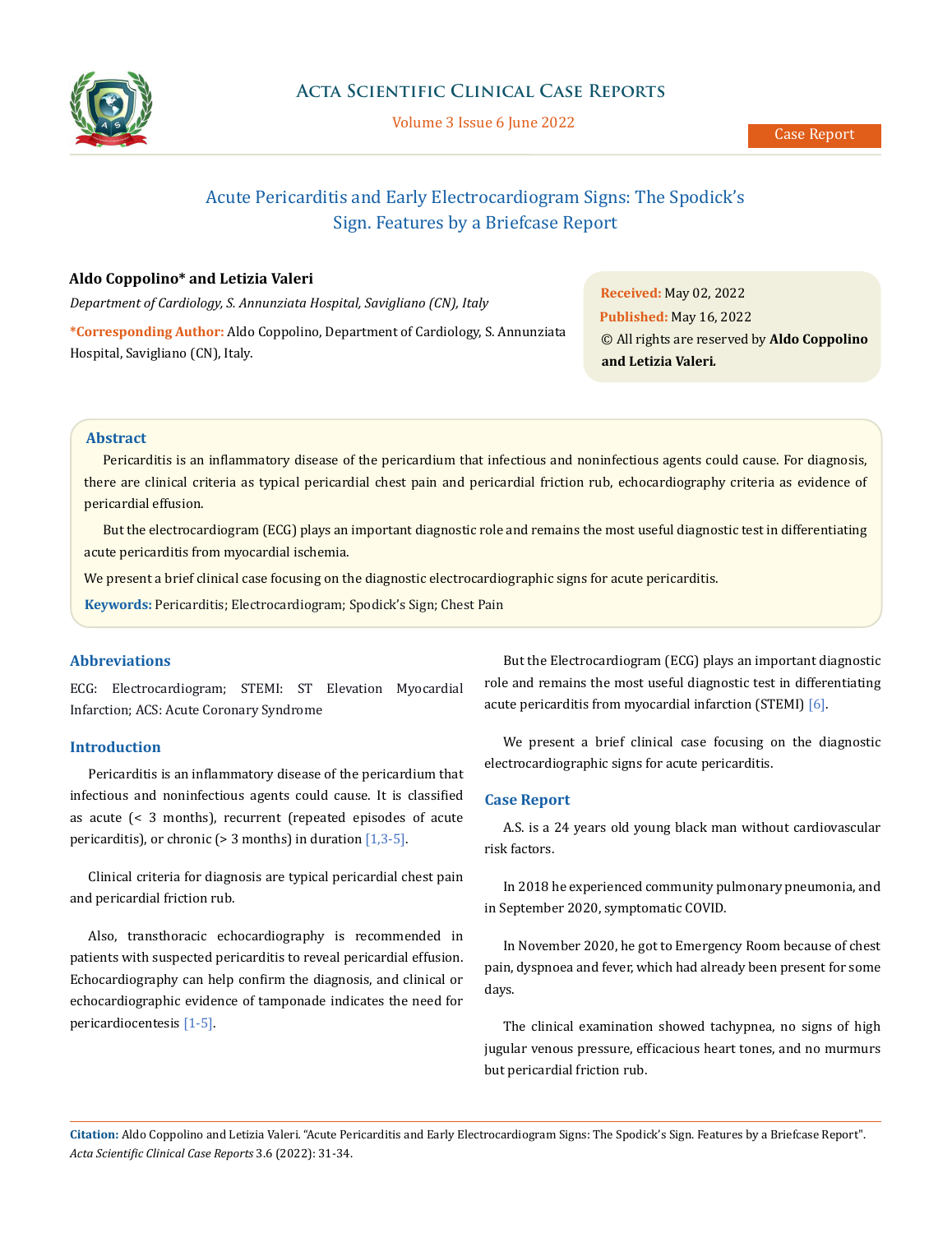The brachial blood pressure was 120/85 mmHg, peripheral pulse oximetry was 98%, and body temperature was 37.5 °C. The chest X-ray showed a mildly enlarged heart shadow.

The main laboratory parameters were: Troponin I high sensitivity 0.002 ng/dl, Creatinine 0.90 mg/dl; Hemoglobin: 13.0 g/dl, PCR 103 mg/dl, AST 61mg/dl, ALT 34 mg/dl, LDH 280 mg/dl, Na: 132 mEq/L, K: 4.5 mEq/L, INR 1.1.

The ECG showed a normal sinus rhythm, normal atrioventricular and intraventricular conduction, PR-segment depression, STsegment elevation (Figure 1), and downsloping TP-segment best visualised in lead II (Figure 2).



**Figure 1:** ECG recorded in Emergency Room. It shows all elements for Stage-1 pericarditis: 1) diffuse PR-segment depression excepted lead aVR where PR is mildly elevated; 2) concave ST-segment elevation inferior and precordial lateral leads; 3) ST-segment depression lead V1; 4) TP-segment down sloping as Spodick's sign (leads II and precordial leads V4, V5, V6).



**Figure 2:** Focus on lead II. Blue arrows show TP-segment down sloping (Spodick's sign). Red arrows indicate PR-segment depression.

The echocardiogram displayed mild pericardial effusion but average heart dimension, segmentary kinetics, and systolic function.

# **Discussion**

#### **Acute pericarditis: clinical diagnostic criteria**

Acute pericarditis is one of the diseases in which patients present to the emergency room with chest pain, and generally, the diagnosis comes in after ischemic causes are ruled out [1,7,8].

Idiopathic pericarditis is the majority of diagnosed cases. Other causes of pericarditis include viral, bacterial, fungal infections and tuberculosis. In addition, noninfectious causes are post-myocardial infarction pericarditis (early or late as Dressler Syndrome), chest trauma, neoplasm, renal failure (uremia), radiation therapy, and autoimmune disorders, and certain medications such as phenytoin or rifampin [1,7-9].

Patients present pleuritic chest pain generally abrupt in onset, sharp and severe, substernal or left precordial location; may radiate to the neck, arms, or jaw. The pain increases with inspiration and is relieved by leaning forward and worsened by lying supine [7,8].

Occasionally, patients report fever and myalgia.

On physical examination, patients may have tachycardia and pericardial friction rub.

Therefore, four are the clinical criteria for diagnosis:

- Typical pericardial chest pain
- Pericardial friction rub
- Specific ECG variations
- New or worsening pericardial effusion on echocardiography.

Patients must have two of the above criteria for confirming the diagnosis [11,12].

## **Acute Pericarditis: ECG diagnostic criteria**

ECG remain the most crucial tool in diagnosing acute pericarditis. However, its features can be seen in no more than 60% of the cases  $[6]$ .

**Citation:** Aldo Coppolino and Letizia Valeri*.* "Acute Pericarditis and Early Electrocardiogram Signs: The Spodick's Sign. Features by a Briefcase Report". *Acta Scientific Clinical Case Reports* 3.6 (2022): 31-34.

32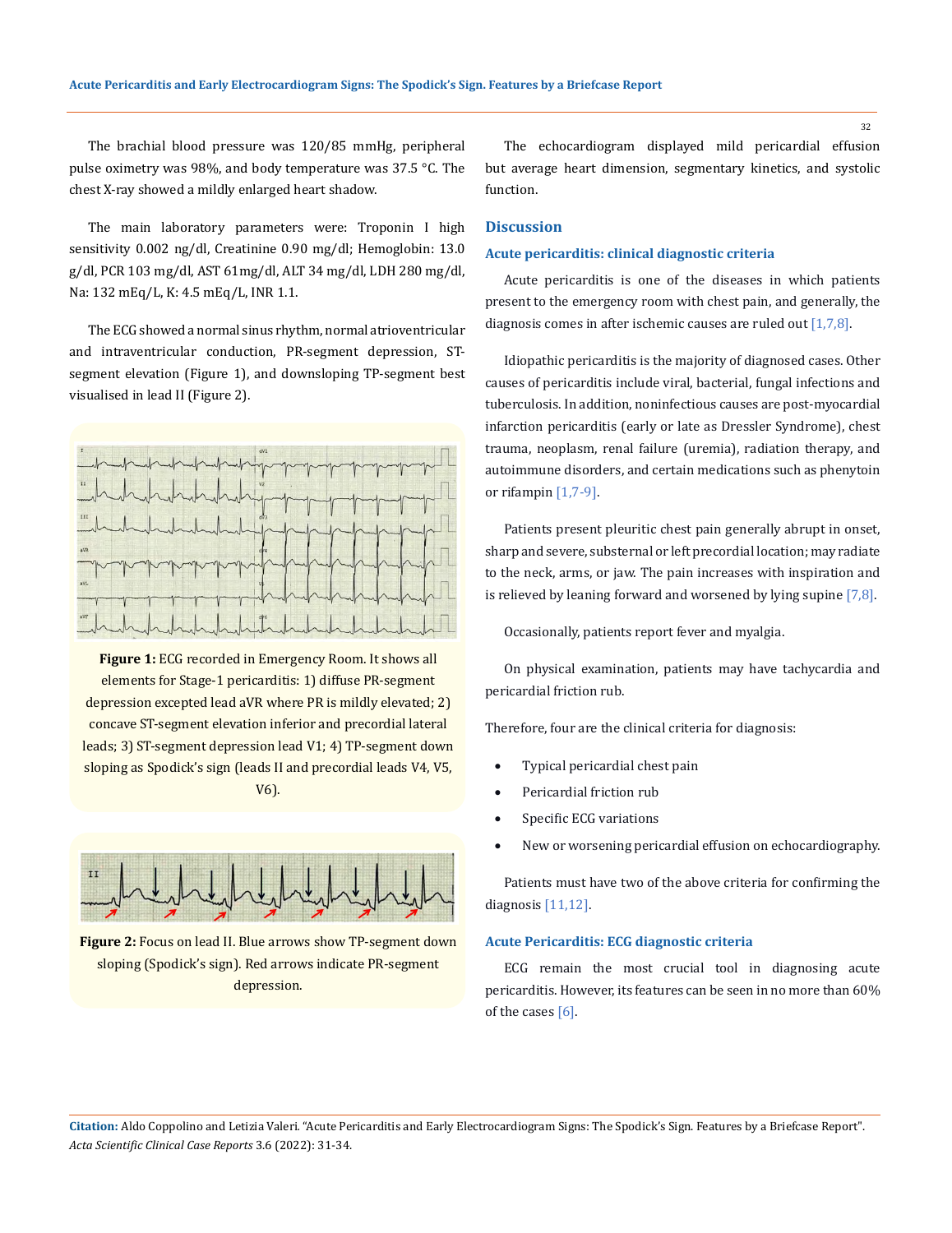As a rule, the pericardial sac lacks electrical activity, but inflammatory pericardium can bother the action potential in the adjacent epicardium, leading to specific ST segment alterations on ECG.

In damaged myocardial cells, the distortion of the action potential shape induces a voltage gradient (current of injury) between injured myocardial cells and surrounding unaffected cells.

On ECG, the ST-segment elevation or depression reflects this current of injury. Generally, we can see concave-upward ST-segment elevation because the current of injury occurs in transmural or epicardial cells. Due to the widespread nature of pericarditis, the damage does not coincide with a specific coronary territory as in STEMI, so the ST-segment elevation is diffuse, too [13].

Therefore, pericarditis can also involve the atria and is responsible for PR-segment depression.

ECG abnormalities of acute pericarditis undergo four different and chronological stages that we summarized in table 1, and the complete diagnostic ECG features we outlined in table 2.

|                                     | <b>Stage I</b>                                                                                                                                                                                                                                               | <b>Stage II</b>                                                                  | <b>Stage III</b>                                            | <b>Stage IV</b>                           |
|-------------------------------------|--------------------------------------------------------------------------------------------------------------------------------------------------------------------------------------------------------------------------------------------------------------|----------------------------------------------------------------------------------|-------------------------------------------------------------|-------------------------------------------|
|                                     | <b>Hours or Days</b>                                                                                                                                                                                                                                         | <b>Days or Weeks</b>                                                             | <b>Weeks</b>                                                | <b>Months</b>                             |
| <b>ECG</b> features<br>and<br>signs | PR-segment depression<br>PR-segment elevation in aVR<br>Diffuse concave ST-segment<br>elevation with concordant upright<br>T waves<br>Absence of ST-segment changes in<br>reciprocal leads<br>aVR and V1 may have ST-segment<br>depression<br>Spodick's sign | Normalization of<br>ST and PR seg-<br>ments<br>T waves progres-<br>sively invert | T wave inversion<br>persist with isoelectric<br>ST-segments | Gradual resolution of<br>T wave inversion |

**Table 1:** It shows ECG features in pericarditis during the different chronological stages.

| ECG findings evocative of acute pericarditis |                             |  |  |  |
|----------------------------------------------|-----------------------------|--|--|--|
| Concave-upward ST-segment                    | ST-elevation is less than 5 |  |  |  |
| elevation                                    | mm                          |  |  |  |
| More extensive leads                         | Less reciprocal ST-segment  |  |  |  |
| involvement                                  | depression                  |  |  |  |
| PR-segment elavation in lead                 | PR-segment depression in    |  |  |  |
| aVR                                          | other leads                 |  |  |  |
| Absence of pathological Q                    | Variability in the time of  |  |  |  |
| wayes                                        | T-waves inversion           |  |  |  |

**Table 2:** Main findings evocative of acute pericarditis.

In addition to the described criteria, Spodick's sign is another interesting ECG finding.

In 1974 Spodick described a downsloping TP segment in patients with acute pericarditis [14].

This sign is often best visualized in lead II and lateral precordial leads.

If looked adequately for, the sign is present in up to 80% of patients, and it helps distinguish between acute pericarditis and acute coronary syndrome (ACS).

PR-segment depression can sometimes be a mimicker when used alone, as seen in both acute pericarditis and ACS. However, the presence of PR-segment depression and Spodick's sign is often a pathway for the diagnosis  $[6,14,15]$ .

#### **Our case report and ECG findings**

- In our case, the clinical criteria satisfy the diagnosis of acute pericarditis. The patient presents typical pericardial chest pain, pericardial friction rub, and pericardial effusion detected with the echocardiogram, and these elements already appear sufficient for a correct diagnosis.
- Focusing on the ECG, we detect widespread PR-segment depression except for lead aVR where it appears elevated, concave-ascending ST-segment elevation inferior and

**Citation:** Aldo Coppolino and Letizia Valeri*.* "Acute Pericarditis and Early Electrocardiogram Signs: The Spodick's Sign. Features by a Briefcase Report". *Acta Scientific Clinical Case Reports* 3.6 (2022): 31-34.

33